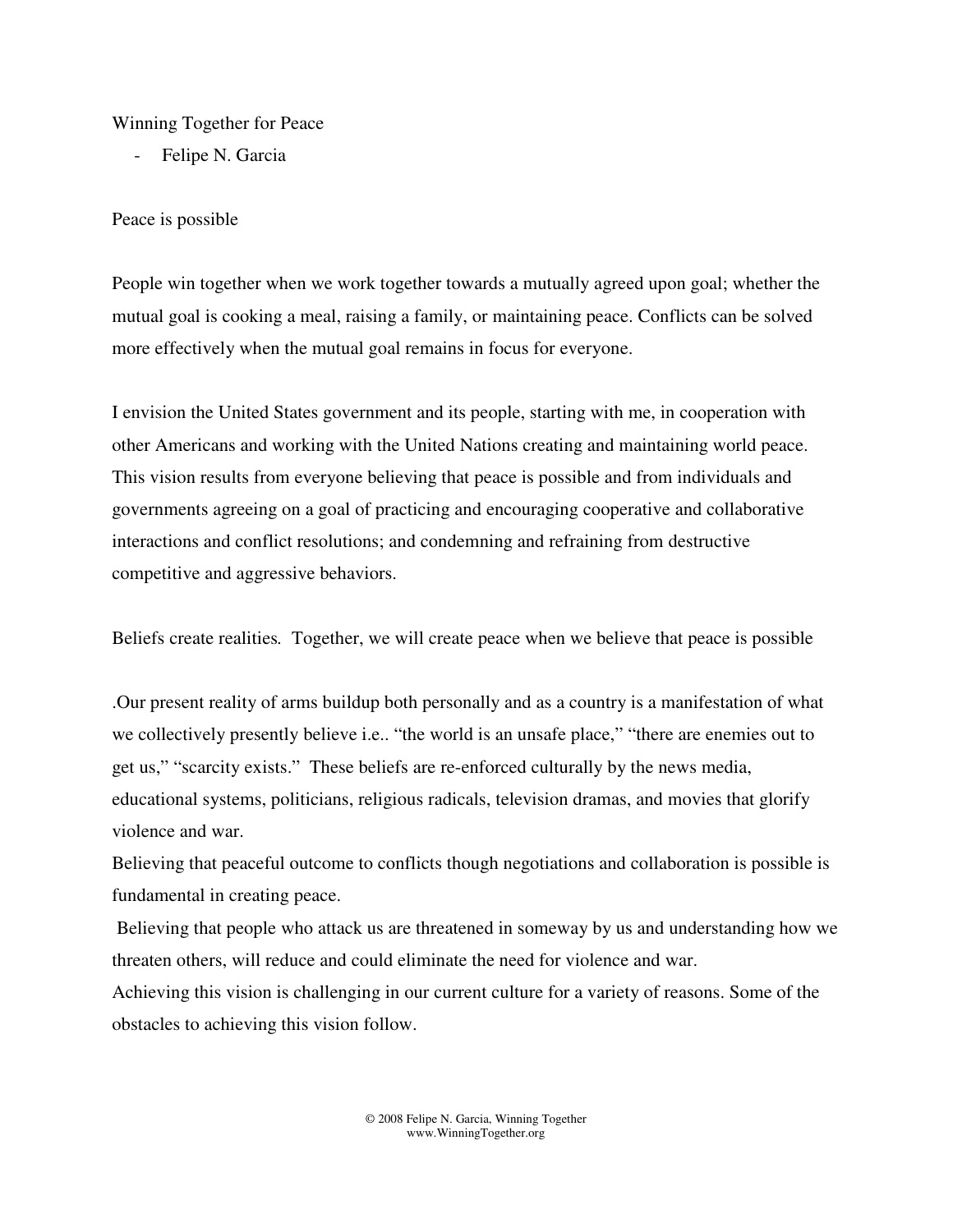Each of us has our own survival instinct which drives us to use our personal power to win over others.

 We can learn to manage this instinctual drive by using our intellect and our moral values to harness our survival energy and power and use it in cooperation with others. Together we can identify and practice ways to win together; finding solutions to conflicts that make room for everyone's needs and to advance the mutual goal.

As a culture, we manage our sexual drive which guarantees procreation and the survival of the species. We institute rituals and traditions for sexual expression and laws against immoral and abusive sexual practices. As a culture, we re-examine our laws and morals governing sexuality and love on an ongoing bases to make room for differences and present reality.

As a culture, however, we lack understanding, support and encouragement for managing our competitive drive in relationships.

A cultural confusion and misunderstanding exists between healthy competition in games, sports, and business and for personal achievement and dysfunctional relational competition by which we try to win over others in important relationships such as family and business colleagues. Learning to differentiate between the two types of competition and refraining from relational competition is vital to creating peace.

Believing that peace is possible and working together for mutual goals is what helps me personally to win together with others.

I practice this belief both personally and professionally.

 Personally, I notice and redirect my inclinations to compete in my relationships with family members, friends and colleagues. I notice when I redirect the conversation to myself instead of listening and celebrating or empathizing with the other. I am aware when I say "yes, but" to a comment or suggestion made by someone else, and instead I shift and make room for both points of view. I listen to the other's perspective taking in what is useful to me and agreeing to disagree on what is not. I also work at helping others get their way (their needs and wants) while also making room for my own needs and wants.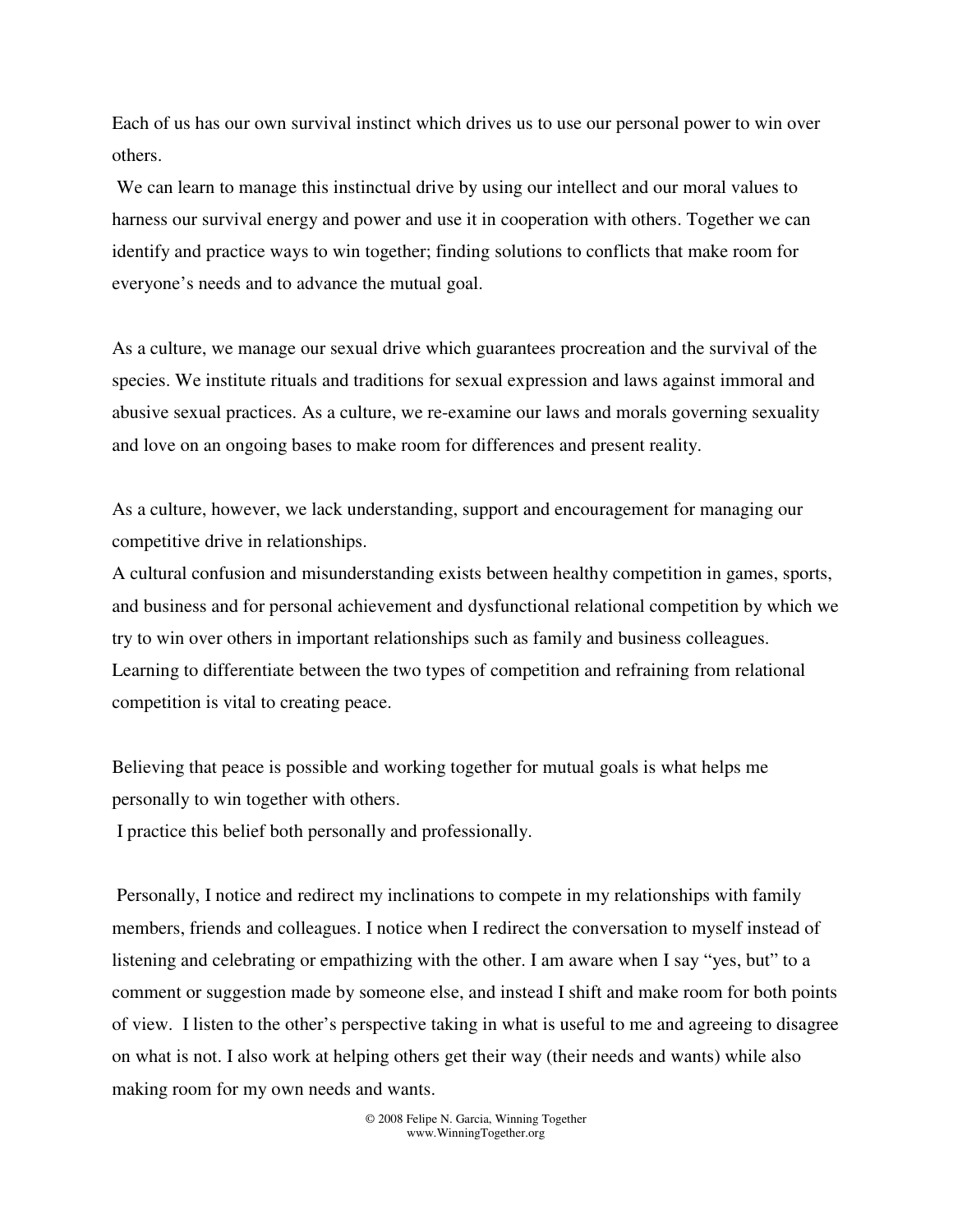When I find myself arguing, I ask myself, "am I debating, understanding that by discussion and debate we can both learn and broaden our perspective, or am I fighting to win, to make my point, and make the other's needs, wants, or point of view wrong?"

 In all relationships, I practice collaboration and cooperation. When I find that I have hurt another unintentionally, I apologize with the understanding that I am human and make mistakes. I listen and learn about others vulnerabilities and respect them in order to avoid hurting them again. I learn how others' vulnerabilities are similar and different to my own because of my and their life experiences.

Like all other humans, I have to keep my competitive and aggressive drive in check.

Professionally, I am a human relations consultant. I work with individuals, couples, families and also with teams and organizations to set mutual goals to improve relationships and effectiveness. I facilitate processes to help clients identify competitive attitudes and behaviors that get in the way of reaching their goals and maintaining collaboration and intimacy.

I am committed to dedicating all of my work both professionally and personally to practicing and continuing to learn tools and techniques that enhance cooperation, collaboration and peace. I find that the same tools that work personally and interpersonally, work for groups and for governments. As peacemakers, we can continue to work at creating and maintaining peace, whether others are cooperating with us or not.

The military complex is large and constitutes a significant segment of our economy. Persons in power are often supporters of a competitive frame of reference. There are many businesses relying on building equipment and technology to fight wars. This constitutes another significant obstacle to shifting to and creating a culture of peacemakers. Individuals and groups who operate from a win-loose mentality are strong supporters of militarism and arms buildup. Arms buildup and strong defense systems threaten others both personally and institutionally and are not necessarily conducive to maintaining peace. Disarming this competitive cultural mind set and shifting to one of collaboration and negotiation is a complex yet necessary process.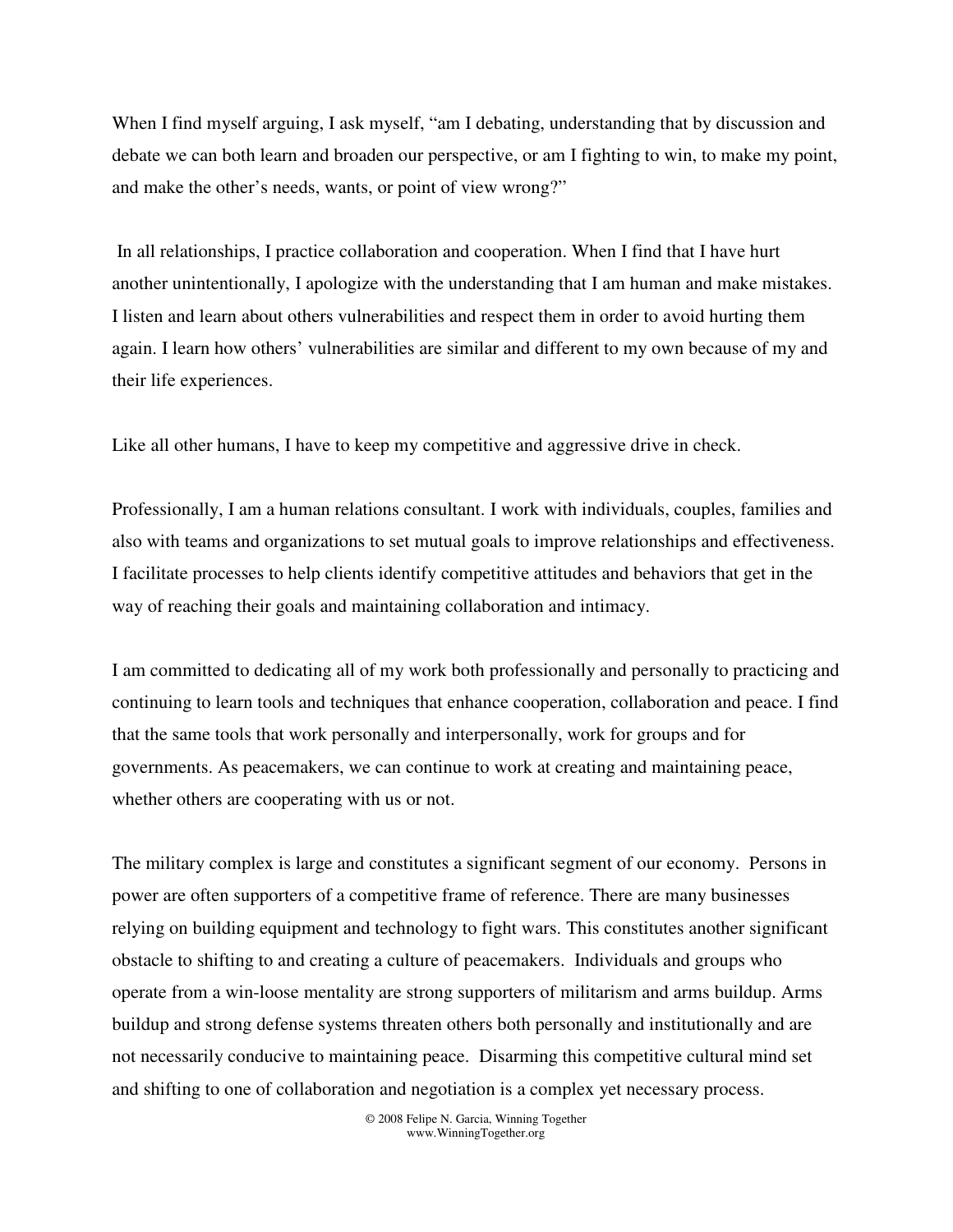We would benefit from education, business and government developing, teaching and modeling collaborative interactive processes. We would benefit from identifying and labeling aggressive and competitive interactions such as "either/or" and "better than" beliefs as inappropriate and dysfunctional. It is useful to understand the link between culturally supported interpersonal dysfunctional competitive interactions and street violence and international wars.

Laws against violence and laws governing international conflicts and wars already exist, however, there are loopholes in the laws that some use to rationalize aggression and invasion. Aggressive behaviors by governments are too often ignored by individuals and cultures that believe and promote winning at any cost.

It is important for us as individuals, to become aware of our own dysfunctional competitive interactions. Because of the subtle nature of competitive interactions in relationships, we are often not aware of how they contribute to the problem instead of solving the problem. This has also been true in recent national and international policies and relations.

Tools I have found useful in maintaining peace include:

- o Believe that a peaceful outcome is possible even when the conflicts have reached what seems to be an impasse.
- o Identify mutual goals with others
- o Think about feelings to identify and verbalize needs and wants.
- o Remember that everyone likes to win; negotiate and collaborate with others for all to win.
- o Identify small steps to work together towards accomplishing mutual goals.
- o Stay focused on the goals particularly when conflicts and differences arise.
- o Stay positive and optimistic.
- o Dance, play and have fun together.
- o Notice top- heavy hierarchical structures and relationships; shift to collaboration and empowering others whenever possible.
- o Practice inclusion; avoid exclusion and disenfranchisement.
- <sup>o</sup> Be aware of feelings of fear and replace them with love**.**